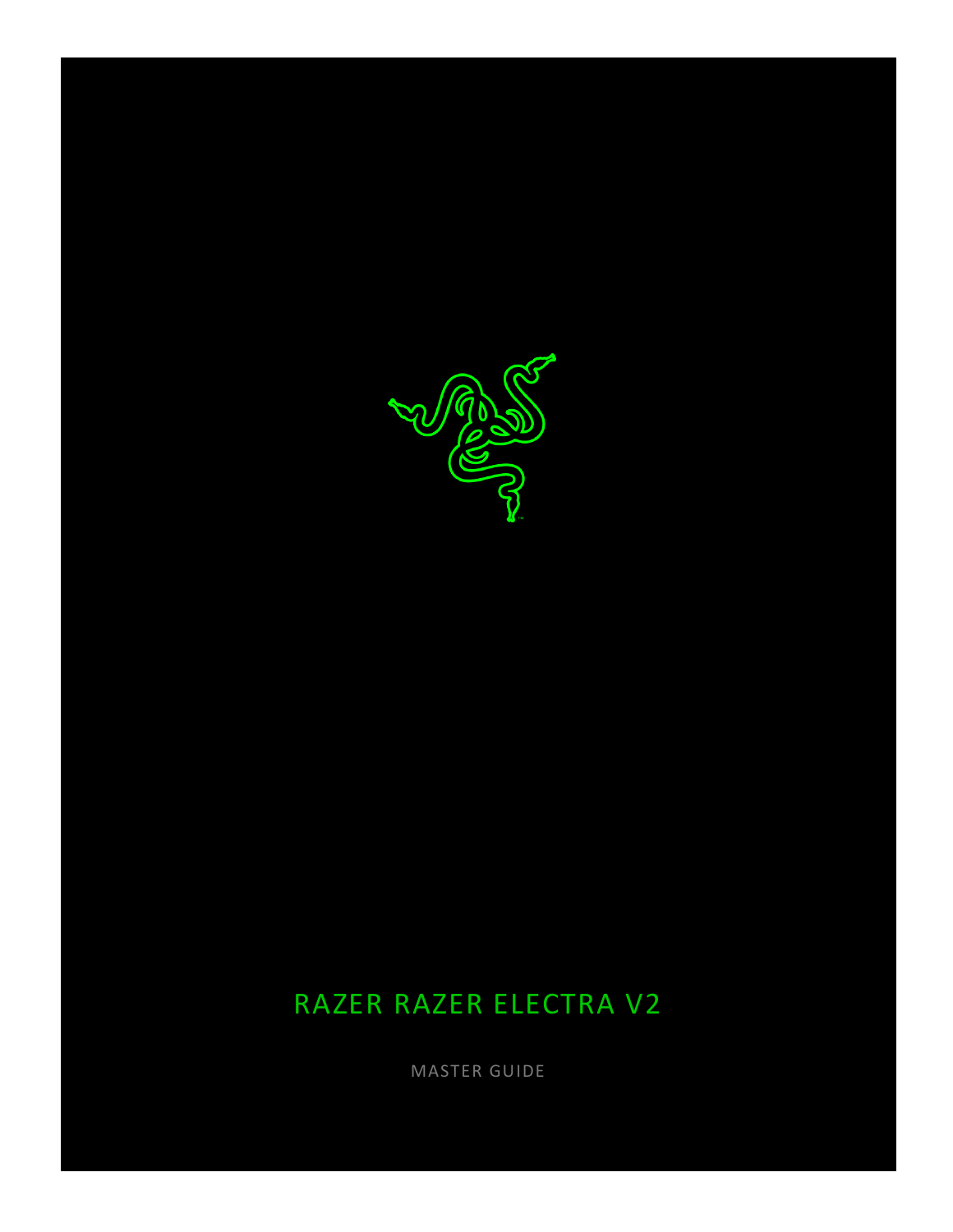The **Razer Electra V2** is the essential Razer headset whether you're gaming on PC or consoles, or just kicking back to your favorite tunes off your phone. Extremely versatile, the Razer Electra V2 features 40 mm audio drivers, custom-tuned for a wide range of personal entertainment, from gaming to movies. With a removable boom mic, you enjoy full music immersion when you're not issuing commands in-game. Built for comfort and durability with a lightweight aluminum frame and plush leatherette ear cushions, the Razer Electra V2 keeps the beat going every step of the way.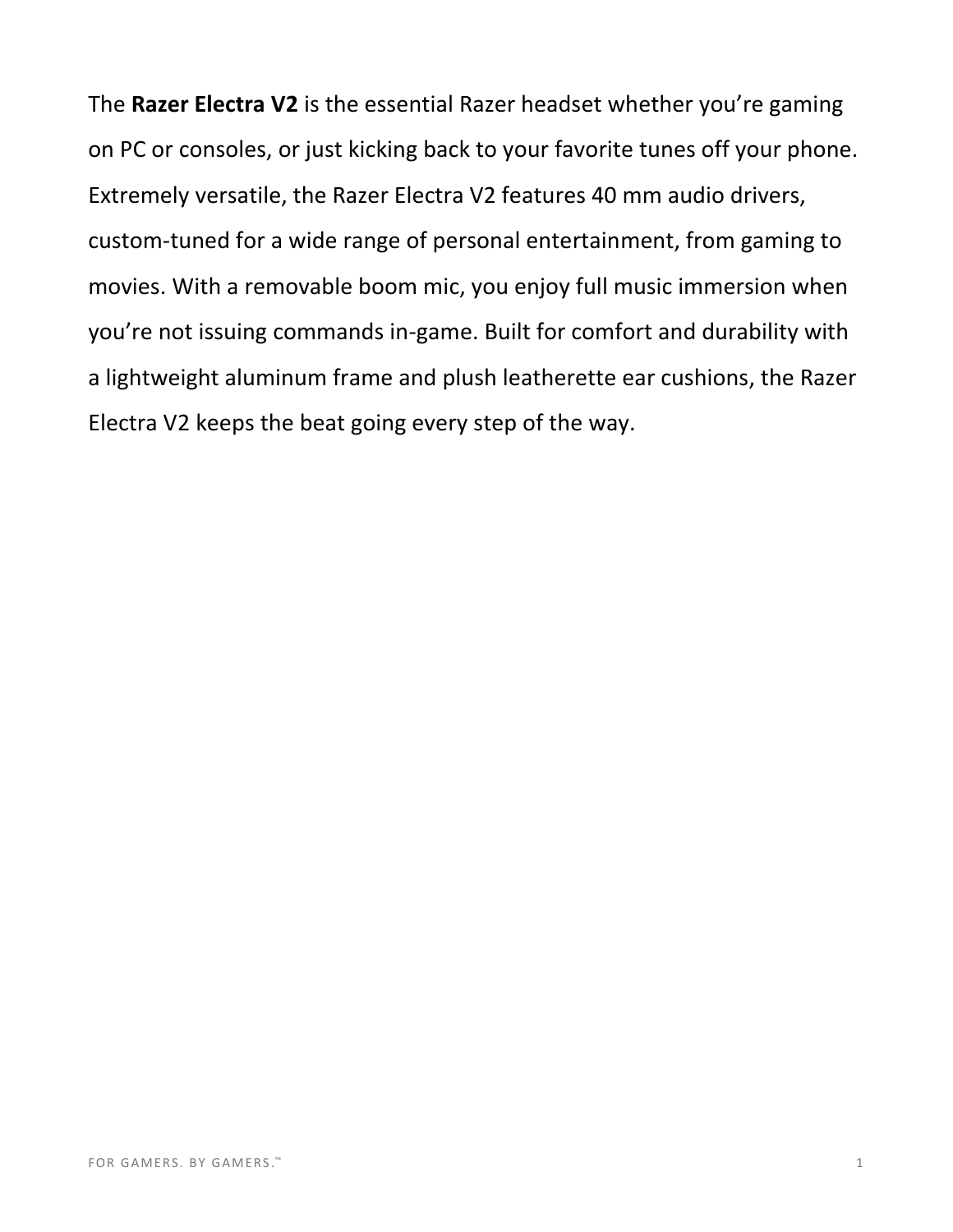### **CONTENTS**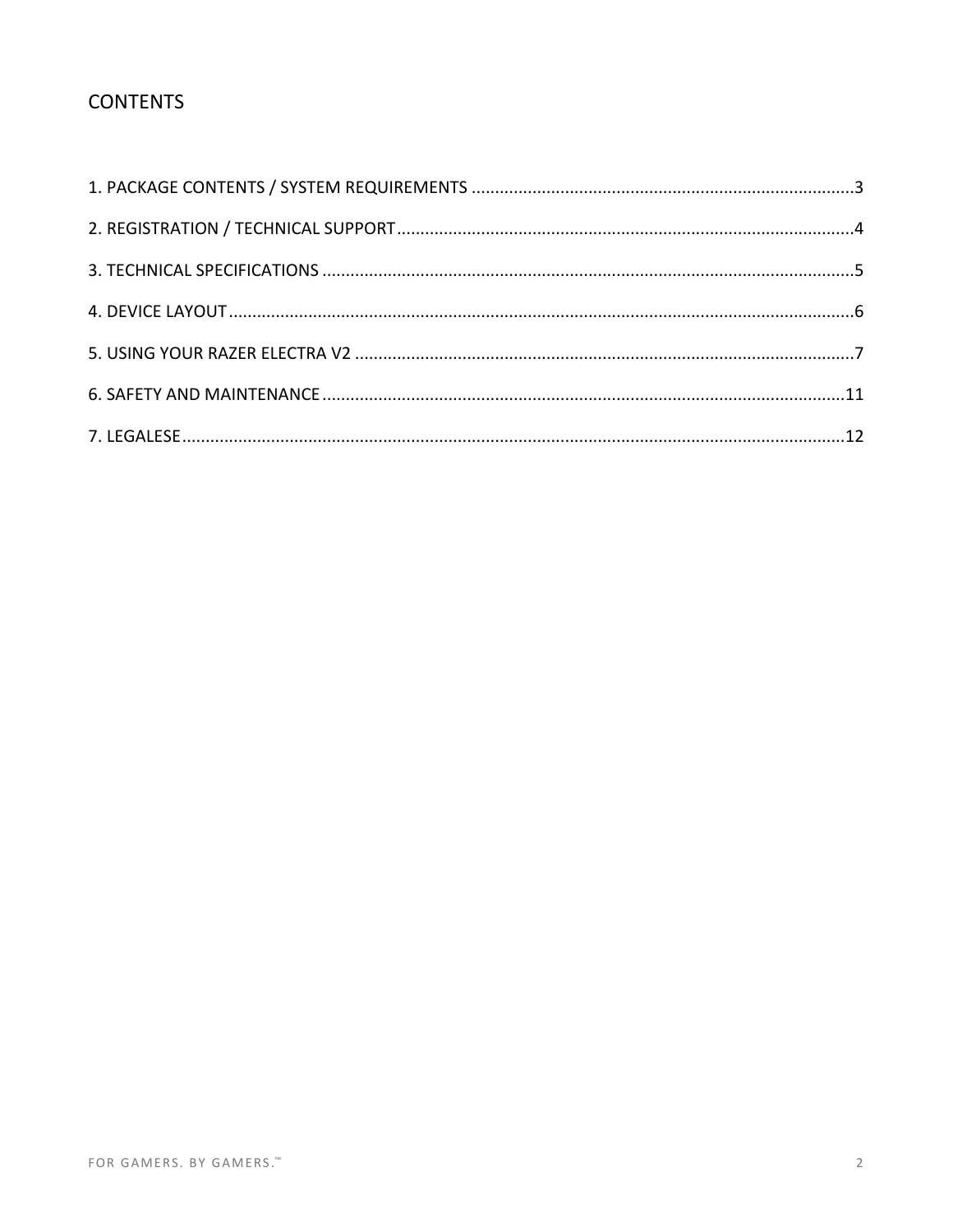# <span id="page-3-0"></span>1. PACKAGE CONTENTS / SYSTEM REQUIREMENTS

### PACKAGE CONTENTS

- Razer Electra V2 analog gaming and music headset
- Removable microphone
- Audio / mic splitter extension cable
- Important Product Information Guide

#### SYSTEM REQUIREMENTS

#### Audio usage

■ Devices with 3.5 mm audio jack

Audio/mic splitter extension cable usage

■ Devices with separate 3.5 mm audio and microphone jacks\*

#### Audio + microphone usage

■ Devices with 3.5 mm audio + mic combined jack\*

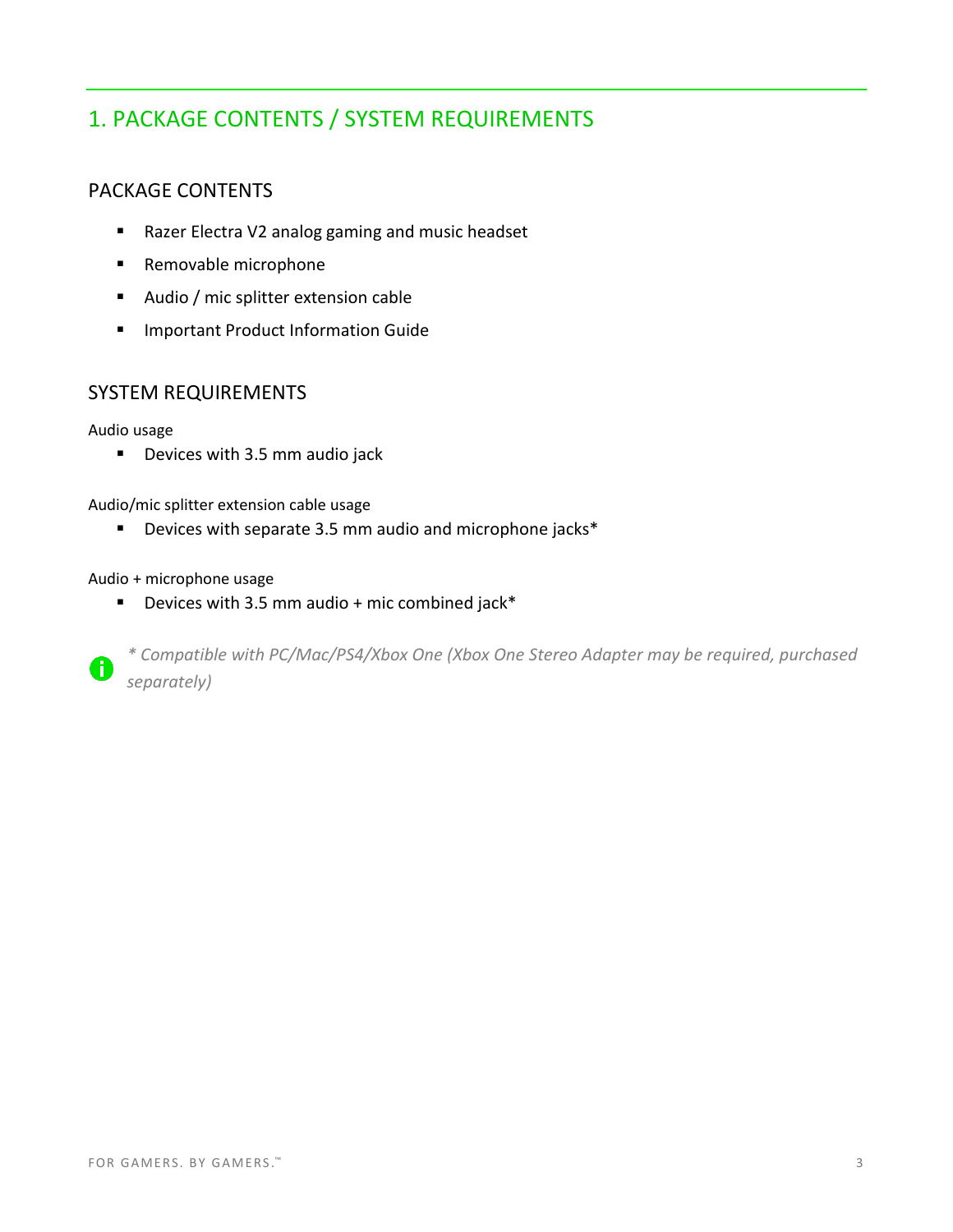# <span id="page-4-0"></span>2. REGISTRATION / TECHNICAL SUPPORT

### REGISTRATION

Register your product online at [razer-id.razerzone.com/warranty](http://razer-id.razerzone.com/warranty) to get real-time information on your product's warranty status.

If you haven't registered for a Razer ID yet, register now at [razer-id.razerzone.com](http://razer-id.razerzone.com/) to get a wide range of Razer benefits.



### TECHNICAL SUPPORT

What you'll get:

- 1 year limited manufacturer's warranty.
- Free online technical support at [support.razerzone.com.](http://www.support.razerzone.com/)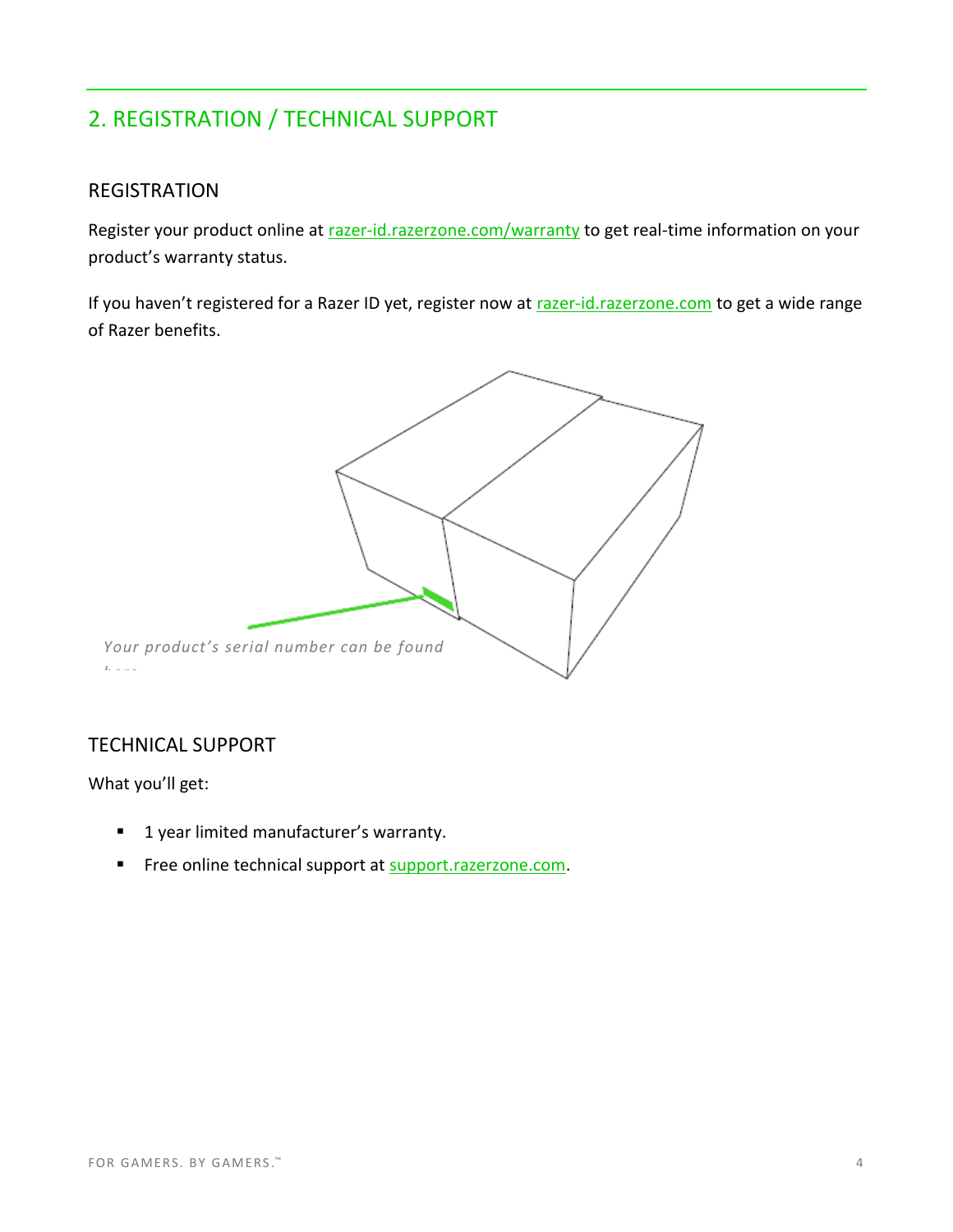### <span id="page-5-0"></span>3. TECHNICAL SPECIFICATIONS

### **HEADPHONES**

- Frequency response: 20 Hz 20 kHz
- Impedance:  $32 \pm 15\%$  Ω
- Sensitivity (@1 kHz):  $105 \pm 3$  dB
- Input power: 50 mW
- **■** Drivers: 40 mm with Neodymium magnets
- Cable length:  $1.3$  m /  $4.27$
- Approximate weight: 332 g / 0.73 lbs

### MICROPHONE (REMOVEABLE BOOM MIC)

- Frequency response: 100 Hz 10 kHz
- Signal-to-noise ratio: >= 50 dB
- Sensitivity (@1 kHz): -41 ± 3 dB
- Pick-up pattern: Unidirectional

#### CONTROLS ON HEADSET

- Volume up/down
- Mic mute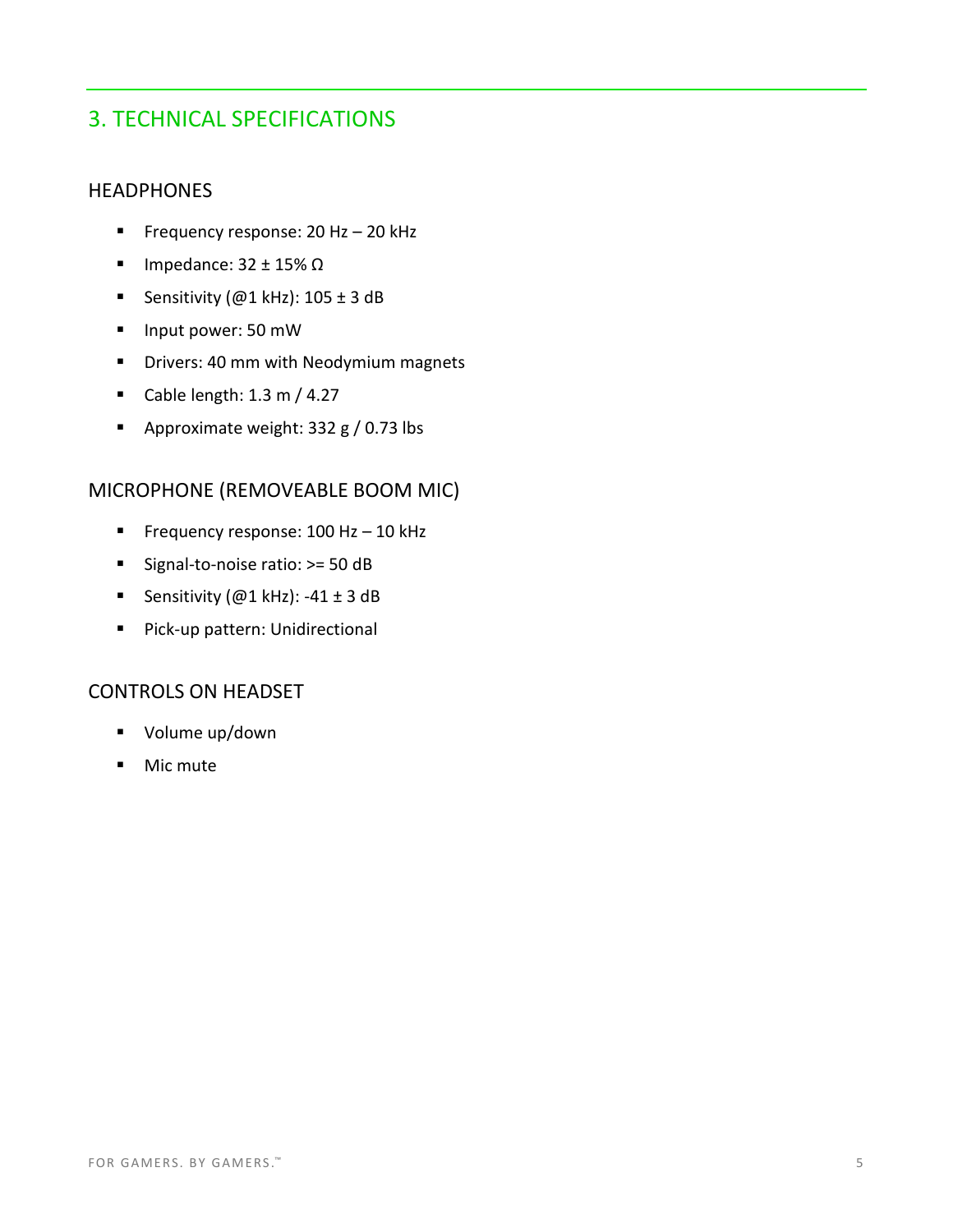### <span id="page-6-0"></span>4. DEVICE LAYOUT



- A. Adjustable padded headband
- B. Circumaural ear cup design
- C. Leatherette ear cushions
- D. Volume control slider
- E. Mic mute toggle
- F. 3.5 mm audio + mic jack
- G. Removable microphone
- H. Audio/mic splitter adapter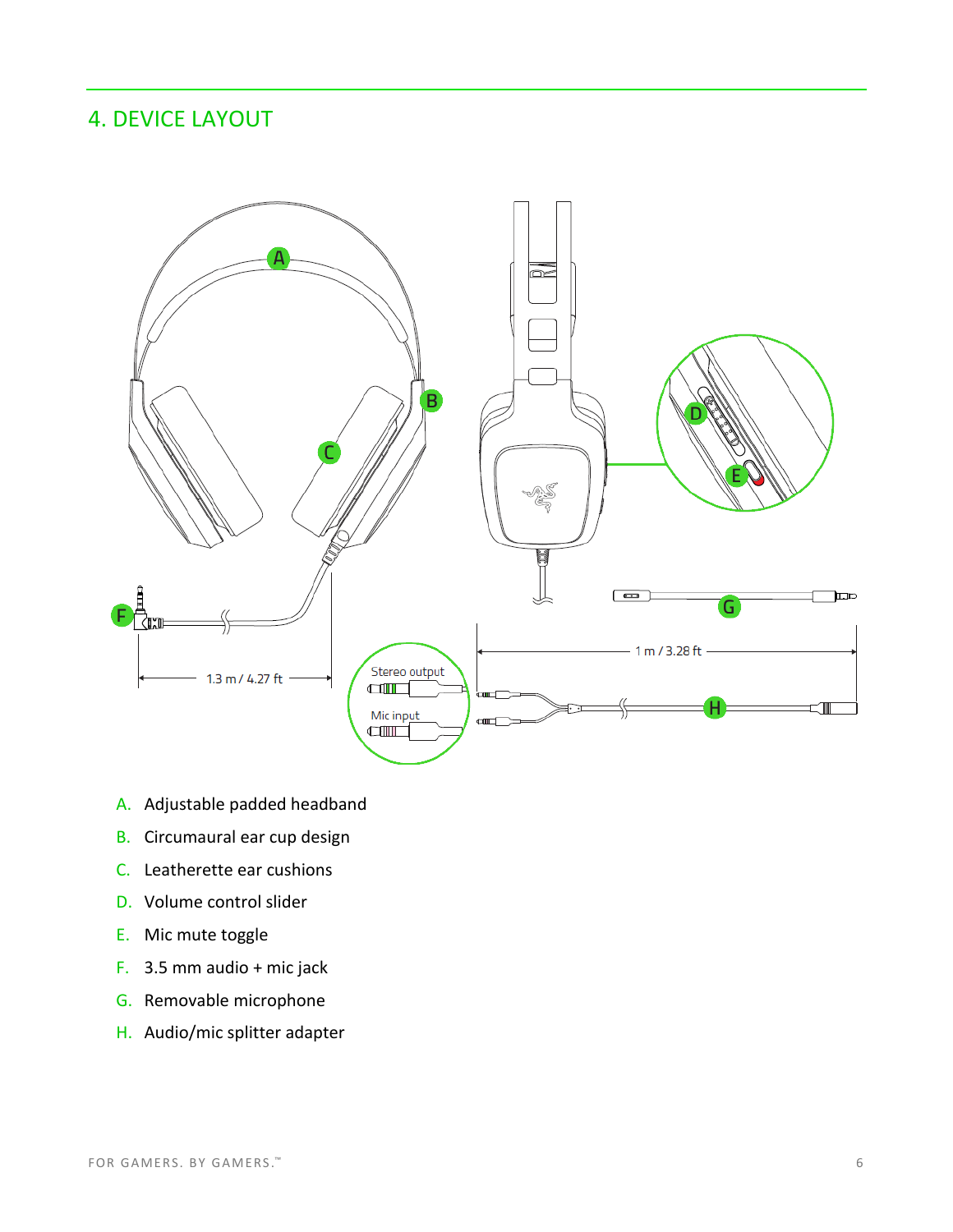### <span id="page-7-0"></span>5. USING YOUR RAZER ELECTRA V2

### USING THE REMOVABLE MICROPHONE

Plug the removable microphone to the headphone.



Bend the microphone until it is in front of your mouth.

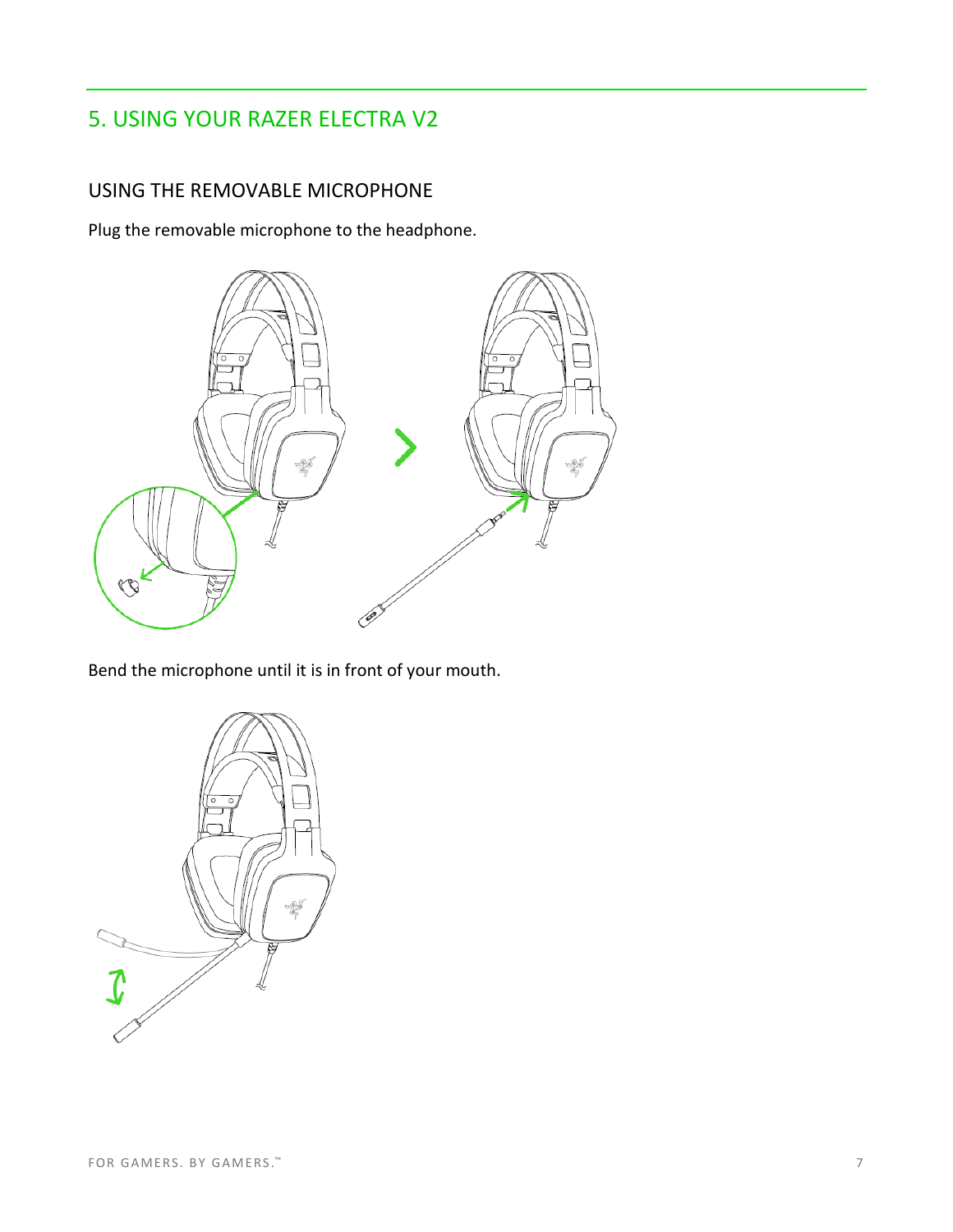### USING THE ON-HEADSET CONTROLS

Push the volume control slider up to increase or push it down to decrease the volume.



Push the mic mute toggle up to mute or push it down to unmute the microphone.

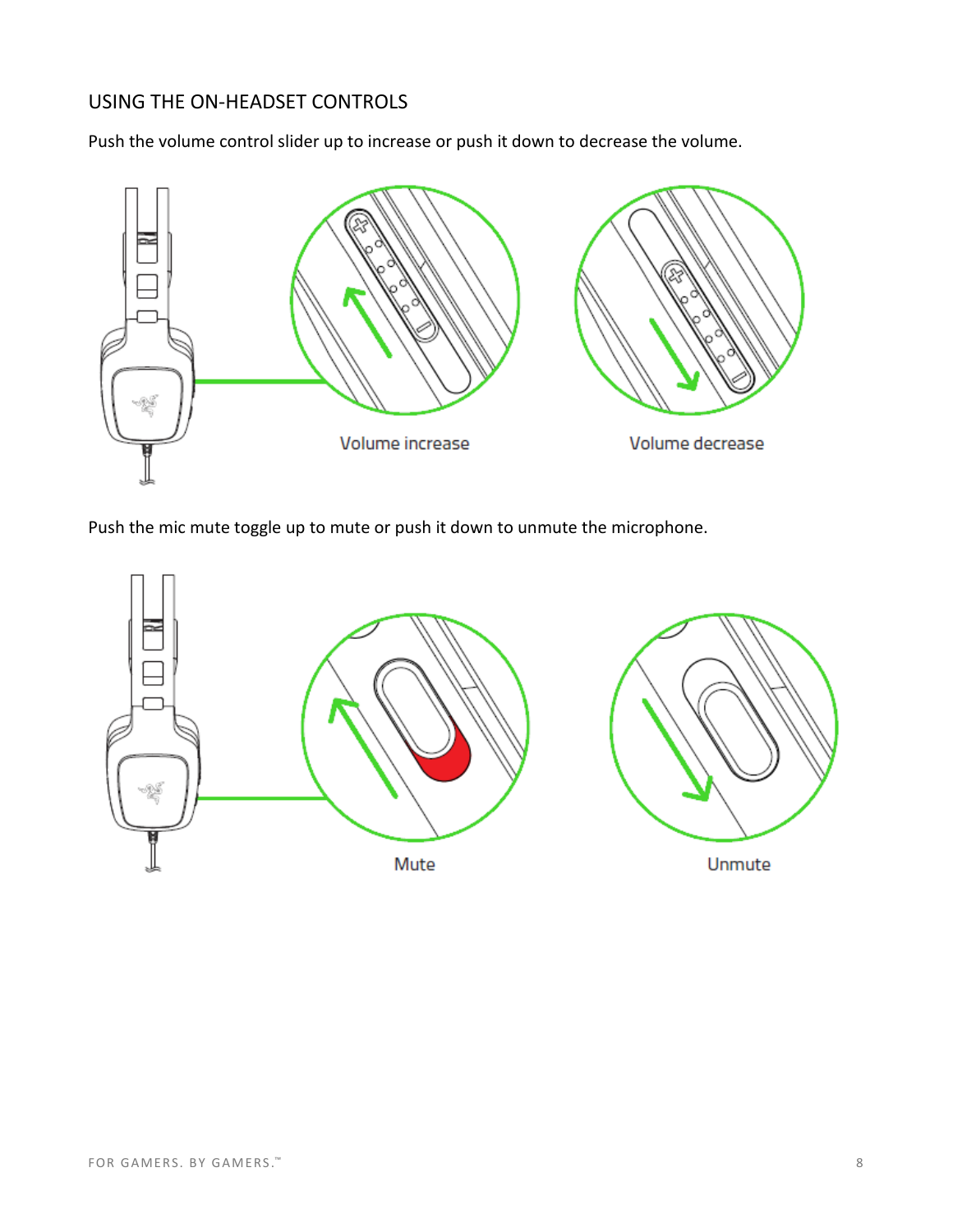### USING THE AUDIO/MIC SPLITTER EXTENSION CABLE

The audio/mic splitter extension cable that comes with the package is designed for use with computers equipped with separate audio output and microphone input jacks.



### EXTENDING YOUR HEADPHONE'S LIFESPAN

We recommend stretching the headphones gently apart before placing them over your head to minimize headband stress. However, please avoid overstretching the headphones beyond its technical limits.

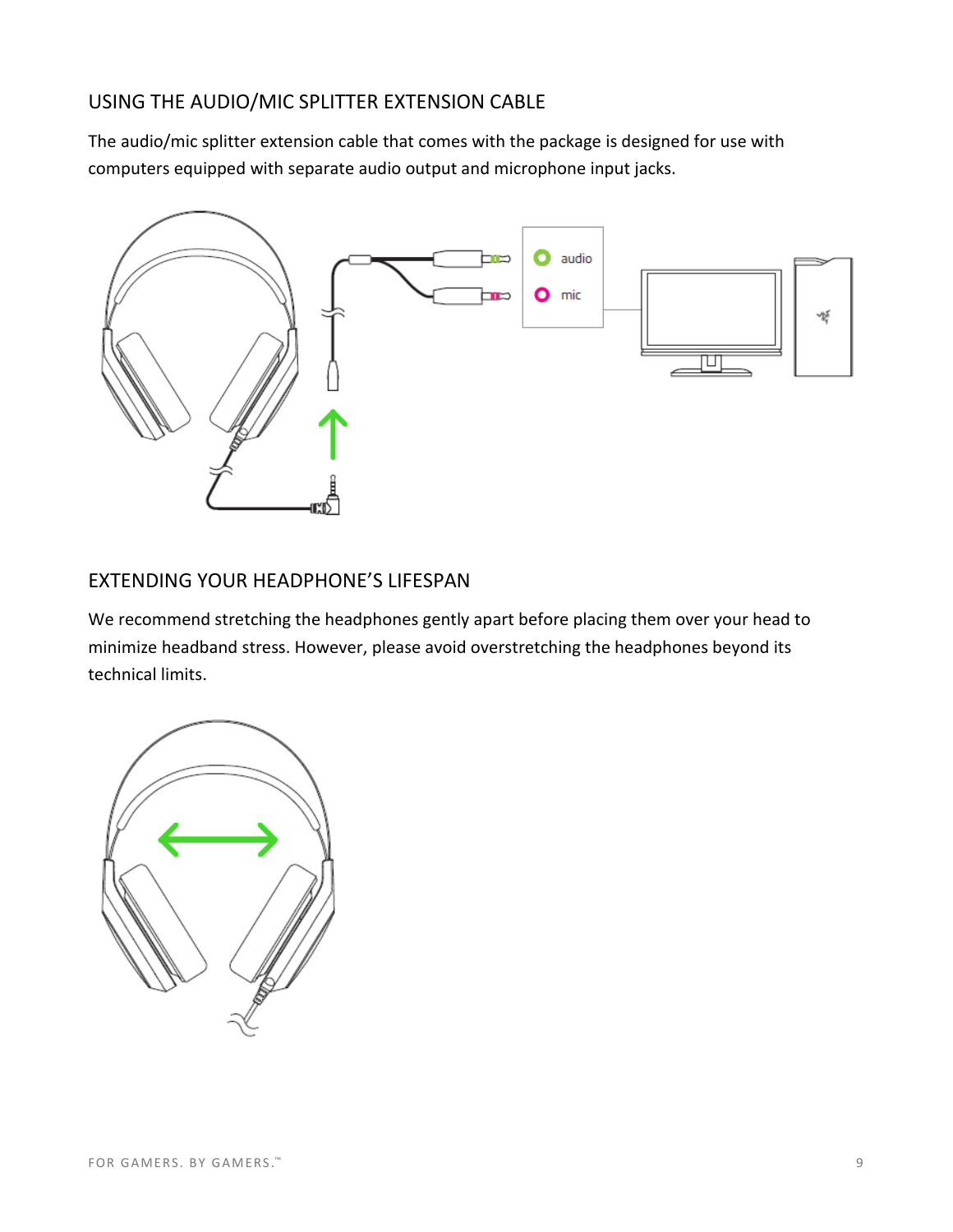Congratulations! You are now ready to use your Razer Electra V2. To unlock the full potential of your Razer headset, download Razer Surround at [razerzone.com/surround.](http://www.razerzone.com/surround)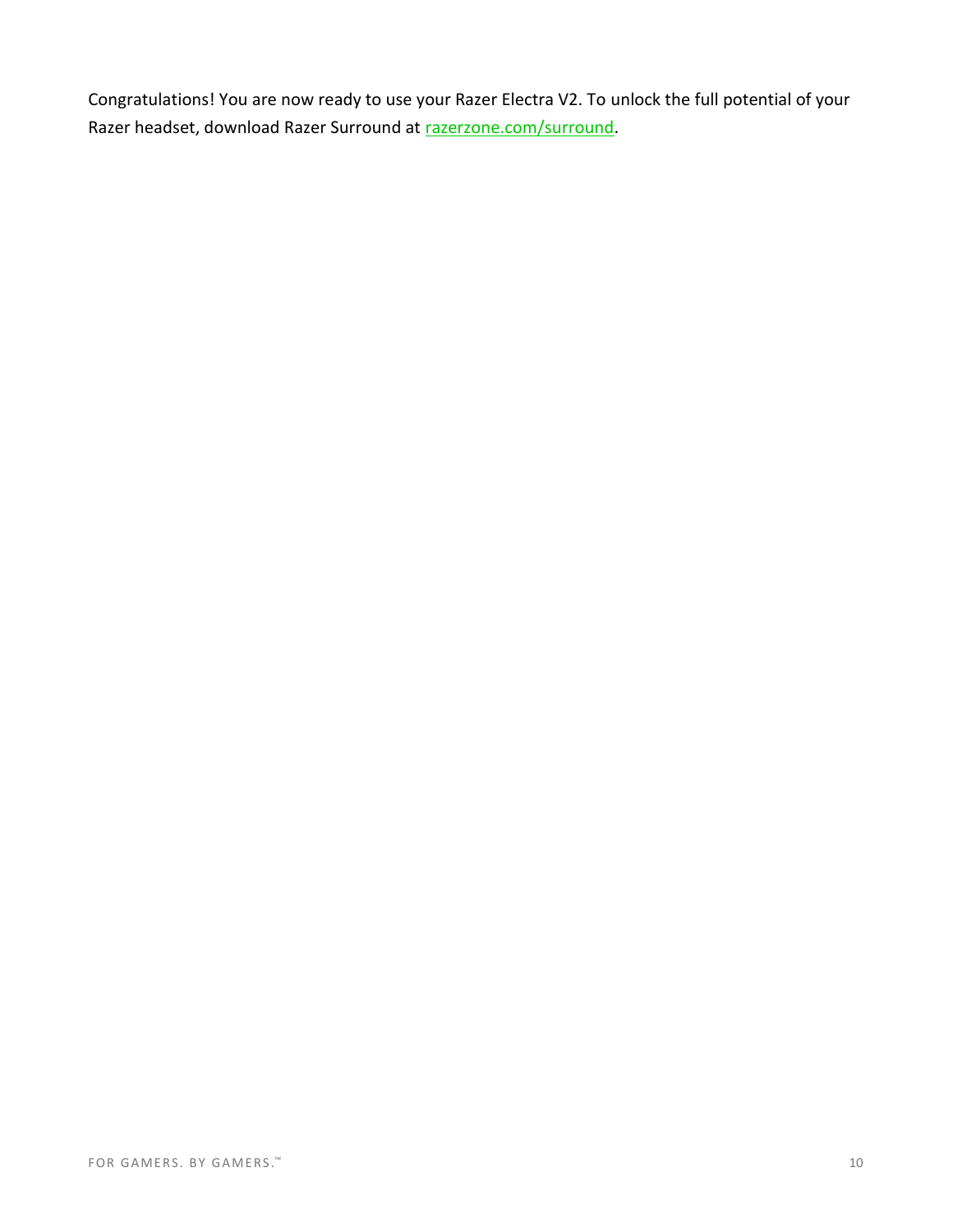### <span id="page-11-0"></span>6. SAFETY AND MAINTENANCE

### SAFETY GUIDELINES

In order to achieve maximum safety while using your Razer Electra V2, we suggest that you adopt the following guidelines:

Should you have trouble operating the device properly and troubleshooting does not work, unplug the device and contact the Razer hotline or go to [razersupport.com](http://www.razersupport.com/) for support. Do not attempt to service or fix the device yourself at any time.

Do not take apart the device (doing so will void your warranty) and do not attempt to operate it under abnormal current loads.

Keep the device away from liquid, humidity or moisture. Operate the device only within the specific temperature range of 0°C (32°F) to 40°C (104°F). Should the temperature exceed this range, unplug and/or switch off the device in order to let the temperature stabilize to an optimal level.

The device isolates external ambient sounds even at low volumes, resulting in lowered awareness of your external surroundings. Please remove the device when engaging in any activities that requires active awareness of your surroundings.

Listening to excessively loud volumes over extended periods of time can damage your hearing. Furthermore, legislation of certain countries permits a maximum sound level of 86db to affect your hearing for 8 hours a day. We therefore recommend that you reduce the volume to a comfortable level when listening for prolonged periods of time. Please, take good care of your hearing.

#### MAINTENANCE AND USE

The Razer Electra V2 requires minimum maintenance to keep it in optimum condition. Once a month we recommend you unplug the device from the computer and clean it using a soft cloth or cotton swab with a bit of warm water to prevent dirt buildup. Do not use soap or harsh cleaning agents.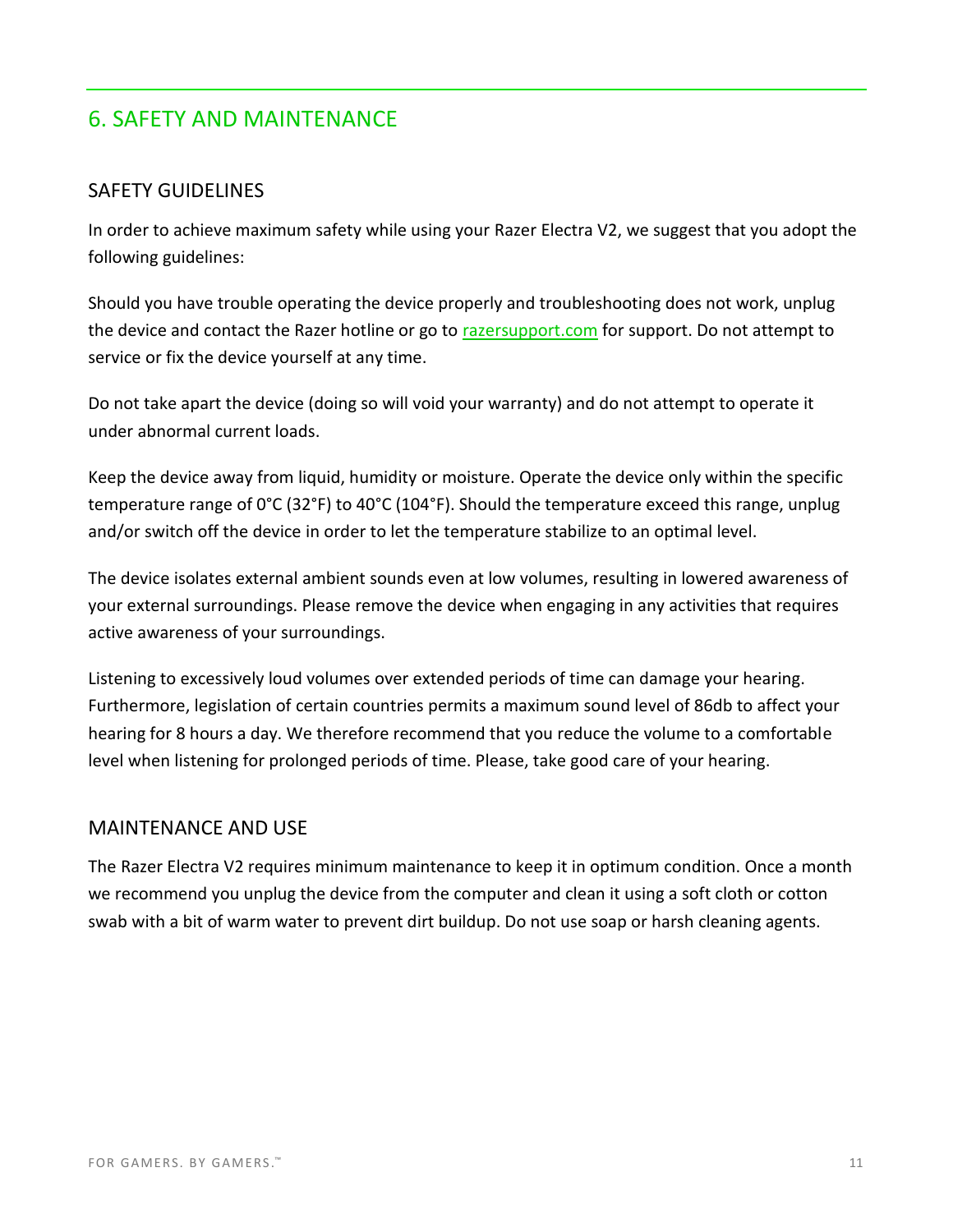### <span id="page-12-0"></span>7. LEGALESE

### COPYRIGHT AND INTELLECTUAL PROPERTY INFORMATION

©2017 Razer Inc. All rights reserved. Razer, the triple-headed snake logo, Razer logo, "For Gamers. By Gamers.", and Powered by Razer Chroma logo are trademarks or registered trademarks of Razer Inc. and/or affiliated companies in the United States or other countries. All other trademarks and trade names are the property of their respective owners and other company and product names mentioned herein may be trademarks of their respective companies.

Razer Inc. ("Razer") may have copyright, trademarks, trade secrets, patents, patent applications, or other intellectual property rights (whether registered or unregistered) concerning the product in this guide. furnishing of this guide does not give you a license to any such copyright, trademark, patent or other intellectual property right. The Razer Electra V2 (the "Product") may differ from pictures whether on packaging or otherwise. Razer assumes no responsibility for such differences or for any errors that may appear. Information contained herein is subject to change without notice.

#### LIMITED PRODUCT WARRANTY

For the latest and current terms of the Limited Product Warranty, please visit: [razerzone.com/warranty.](http://www.razerzone.com/warranty)

#### LIMITATION OF LIABILITY

Razer shall in no event be liable for any lost profits, loss of information or data, special, incidental, indirect, punitive or consequential or incidental damages, arising in any way out of distribution of, sale of, resale of, use of, or inability to use the Product. In no event shall Razer's liability exceed the retail purchase price of the Product.

#### COSTS OF PROCUREMENT

For the avoidance of doubt, in no event will Razer be liable for any costs of procurement unless it has been advised of the possibility of such damages, and in no case shall Razer be liable for any costs of procurement liability exceeding the retail purchase price of the Product.